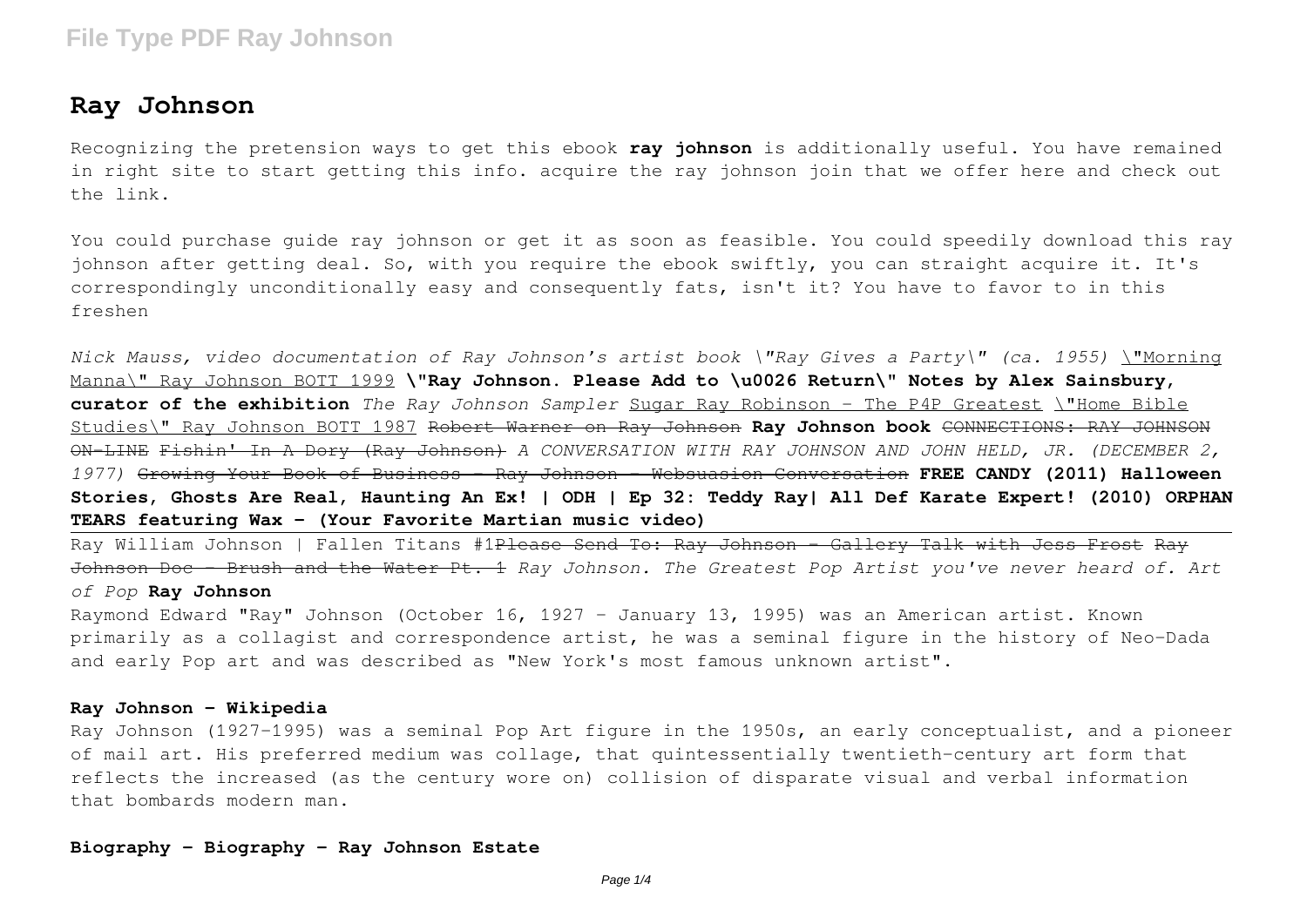## **File Type PDF Ray Johnson**

Ray Johnson MBE Ray is Emeritus Professor of Film Heritage and Documentary at Staffordshire University. He is a Director of the Staffordshire Film Archive, the Mitchell Arts Centre Trust and the...

## **Ray Johnson - Professor Emeritus, Staffordshire University ...**

Ray Johnson (1927-1995) was a seminal Pop Art figure in the 1950s, an early conceptualist, and a pioneer of mail art. His preferred medium was collage, that quintessentially twentieth-century art form that reflects the increased (as the century wore...

## **48 Best Ray Johnson images | Johnson, Mail art, Ray**

Ray Edward Johnson (1927-1995) was a seminal figure of the Pop Art movement. Primarily a collage artist, Johnson was also an early performance and conceptual artist. Once called "New York's most famous unknown artist", he is considered the "Founding Father of Mail Art" and pioneered the incorporation and use of language in the visual arts.

#### **History of Art: Ray Johnson**

Ray Johnson was an American artist known for his innovative practice of Correspondence Art. A collagebased practice, his work combined photography, drawing, performance, and text across geographical distances, through mail dispatch.

## **Ray Johnson | artnet**

771.4k Followers, 117 Following, 1,394 Posts - See Instagram photos and videos from RAY WILLIAM JOHNSON (@raywilliamjohnson)

## **RAY WILLIAM JOHNSON (@raywilliamjohnson) • Instagram ...**

View the profiles of people named Ray Johnson. Join Facebook to connect with Ray Johnson and others you may know. Facebook gives people the power to...

#### **Ray Johnson Profiles | Facebook**

The official website of The Ray Johnson Estate. Includes Biography, Selected Works, and Exhibitions.

## **Ray Johnson Estate**

Ray runs a business that anyone could look upon as an example of great customer service with professional approachable staff. Ray's business is an extension of the high service levels he affords...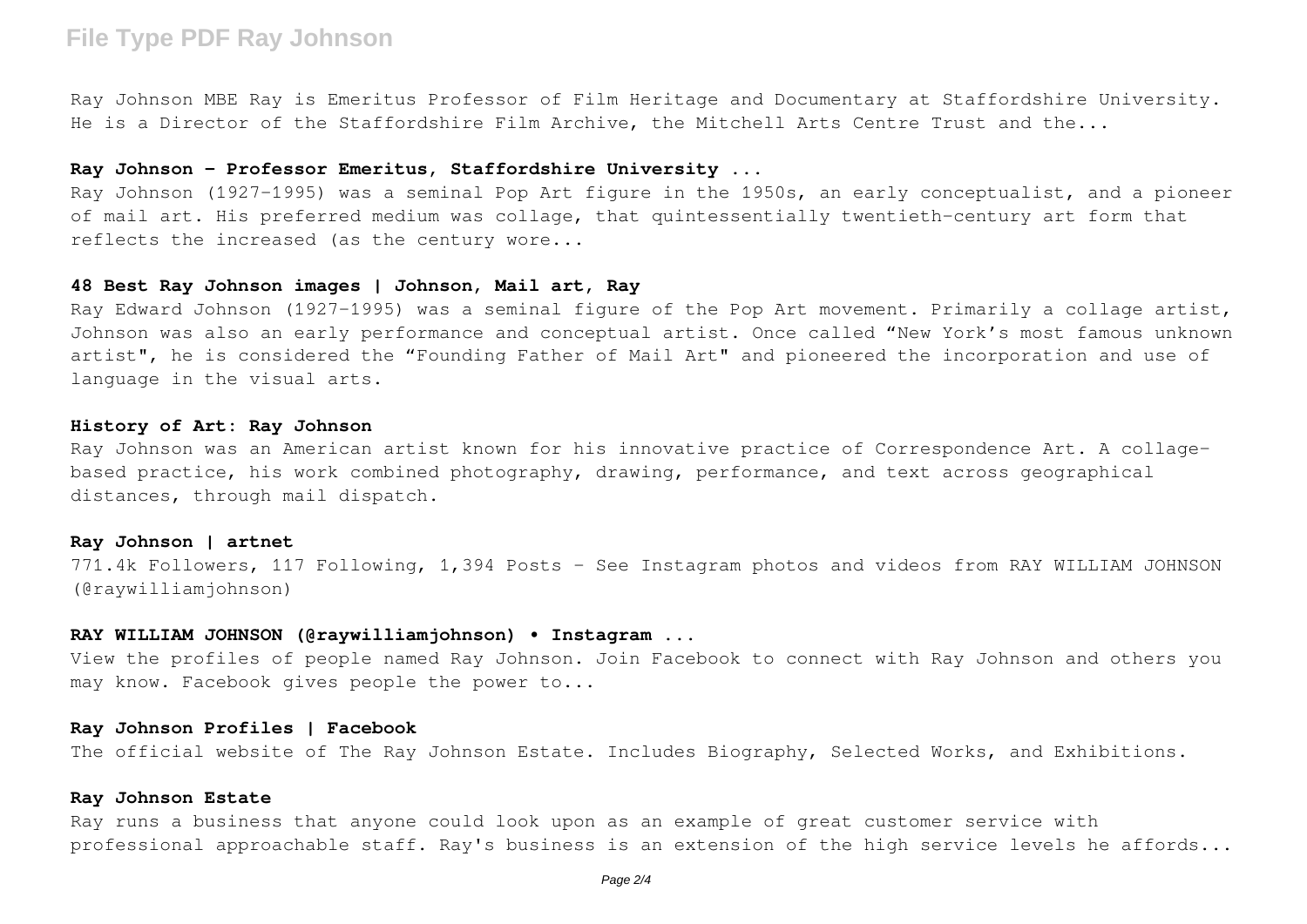#### **Ray Johnson - Public Relations Officer - Folkestone Rotary ...**

Ray Johnson passed away on 27 Feb 1940 in Precinct 4, Rusk, Texas, USA. Ray Johnson family tree. Parents. Unavailable ...

#### **Ray Johnson 1861-1940 - Ancestry®**

Ray Johnson was born in New York on Oct 1890 to Theodore Johnson and Abigail Van Gelder. Ray Johnson family tree. Parents. Theodore Johnson 1856 - Unknown ...

#### **Ray Johnson, born 1890 - Ancestry®**

Ray Johnson En Rapport Three things happened that year," recalled Ray Johnson of 1968. I was involved in a street fight, muggers tried to stab me in the back, and Andy Warhol was shot. The city suddenly seemed to be a disaster, and I decided to move out.

## **Ray Johnson | 100+ ideas | johnson, mail art, ray**

I mostly just post my TikToks here

#### **Ray William Johnson - YouTube**

With heavy hearts, we announce the death of Floyd Ray Johnson of Monahans, Texas, who passed away on October 7, 2020 at the age of 63. Leave a sympathy message to the family on the memorial page of Floyd Ray Johnson to pay them a last tribute. You may also light a candle in honor of Floyd Ray Johnson.

## **Floyd Ray Johnson Obituary (1957 - 2020) | Monahans, Texas**

Ray JOHNSON (Norman) Ray, beloved and devoted husband to Mo. Passed peacefully away on Wednesday 7th December 2016 aged 82 years. Loving and caring Dad, Father-in-law, Grandad, Great-Grandad, Brother-inlaw and Uncle. Greatly missed by all, especially his beloved Kodi Bodi. Very sadly taken away from his family far too soon. In our hearts forever as will your smile, laughter and the memories ...

## **Funeral Notices - Ray JOHNSON**

Raymond Edward "Ray" Johnson(October 16, 1927 – January 13, 1995) was an American artist. Known primarily as a collagist and correspondence artist, he was a seminal figure in the history of Neo-Dada and early Pop art and was described as "New York's most famous unknown artist".